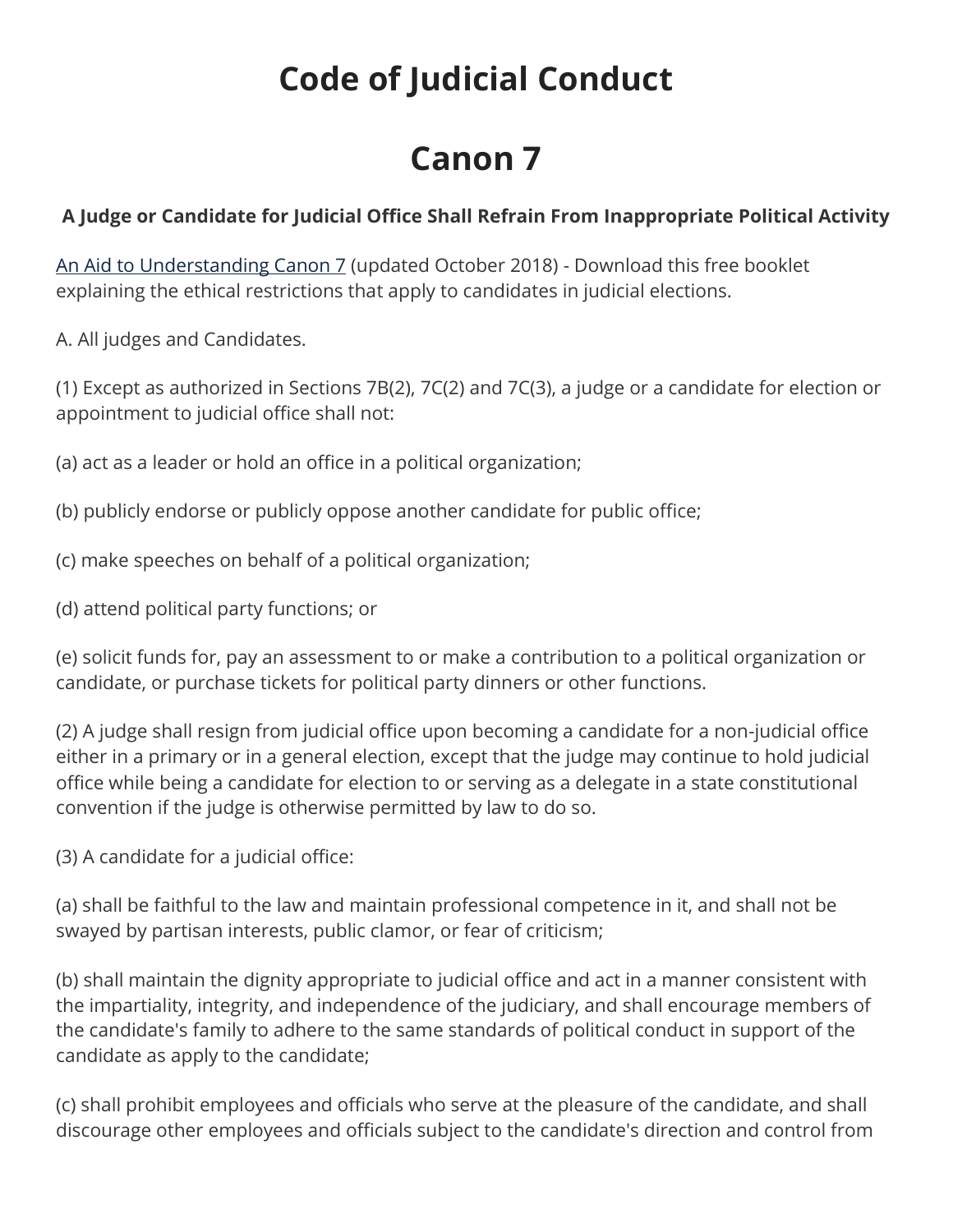doing on the candidate's behalf what the candidate is prohibited from doing under the Sections of this Canon;

(d) except to the extent permitted by Section 7C(1), shall not authorize or knowingly permit any other person to do for the candidate what the candidate is prohibited from doing under the Sections of this Canon;

(e) shall not:

(i) with respect to parties or classes of parties, cases, controversies, or issues that are likely to come before the court, make pledges, promises, or commitments that are inconsistent with the impartial performance of the adjudicative duties of the office; or

(ii) knowingly misrepresent the identity, qualifications, present position or other fact concerning the candidate or an opponent;

(iii) while a proceeding is pending or impending in any court, make any public comment that might reasonably be expected to affect its outcome or impair its fairness or make any nonpublic comment that might substantially interfere with a fair trial or hearing. This section does not apply to proceedings in which the judicial candidate is a litigant in a personal capacity.

(iv) commend or criticize jurors for their verdict, other than in a court pleading, filing, or hearing in which the candidate represents a party in the proceeding in which the verdict was rendered.

(f) may respond to personal attacks or attacks on the candidate's record as long as the response does not violate Section 7A(3)(e).

B. Candidates Seeking Appointment to Judicial or Other Governmental Office.

(1) A candidate for appointment to judicial office or a judge seeking other governmental office shall not solicit or accept funds, personally or through a committee or otherwise, to support his or her candidacy.

(2) A candidate for appointment to judicial office or a judge seeking other governmental office shall not engage in any political activity to secure the appointment except that:

(a) such persons may:

(i) communicate with the appointing authority, including any selection or nominating commission or other agency designated to screen candidates;

(ii) seek support or endorsement for the appointment from organizations that regularly make recommendations for reappointment or appointment to the office, and from individuals; and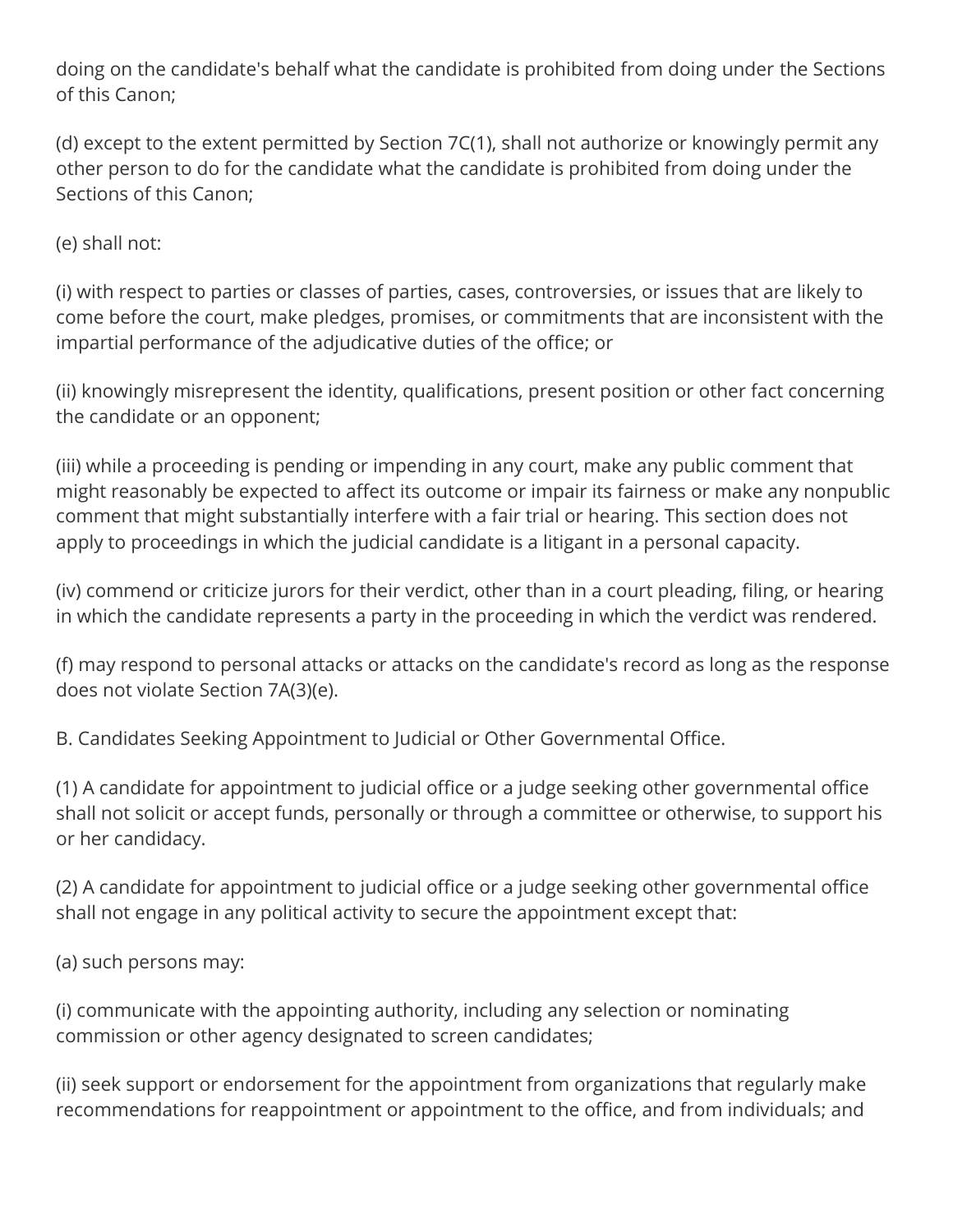(iii) provide to those specified in Sections 7B(2)(a)(i) and 7B(2)(a)(ii) information as to his or her qualifications for the office;

(b) a non-judge candidate for appointment to judicial office may, in addition, unless otherwise prohibited by law:

(i) retain an office in a political organization,

(ii) attend political gatherings, and

(iii) continue to pay ordinary assessments and ordinary contributions to a political organization or candidate and purchase tickets for political party dinners or other functions.

C. Judges and Candidates Subject to Public Election.

(1) A candidate, including an incumbent judge, for a judicial office that is filled by public election between competing candidates shall not personally solicit campaign funds, or solicit attorneys for publicly stated support, but may establish committees of responsible persons to secure and manage the expenditure of funds for the candidate's campaign and to obtain public statements of support for his or her candidacy. Such committees are not prohibited from soliciting campaign contributions and public support from any person or corporation authorized by law. A candidate shall not use or permit the use of campaign contributions for the private benefit of the candidate or members of the candidate's family.

(2) A candidate for merit retention in office may conduct only limited campaign activities until such time as the judge certifies that the judge's candidacy has drawn active opposition. Limited campaign activities shall only include the conduct authorized by subsection C(1), interviews with reporters and editors of the print, audio and visual media, and appearances and speaking engagements before public gatherings and organizations. Upon mailing a certificate in writing to the Secretary of State, Division of Elections, with a copy to the Judicial Qualifications Commission, that the judge's candidacy has drawn active opposition, and specifying the nature thereof, a judge may thereafter campaign in any manner authorized by law, subject to the restrictions of subsection A(3). This includes candidates facing active opposition in a merit retention election for the same judicial office campaigning together and conducting a joint campaign designed to educate the public on merit retention and each candidate's views as to why he or she should be retained in office, to the extent not otherwise prohibited by Florida law.

(3) A judicial candidate involved in an election or re-election, or a merit retention candidate who has certified that he or she has active opposition, may attend a political party function to speak in behalf of his or her candidacy or on a matter that relates to the law, the improvement of the legal system, or the administration of justice. The function must not be a fund raiser, and the invitation to speak must also include the other candidates, if any, for that office. The candidate should refrain from commenting on the candidate's affiliation with any political party or other candidate, and should avoid expressing a position on any political issue. A judicial candidate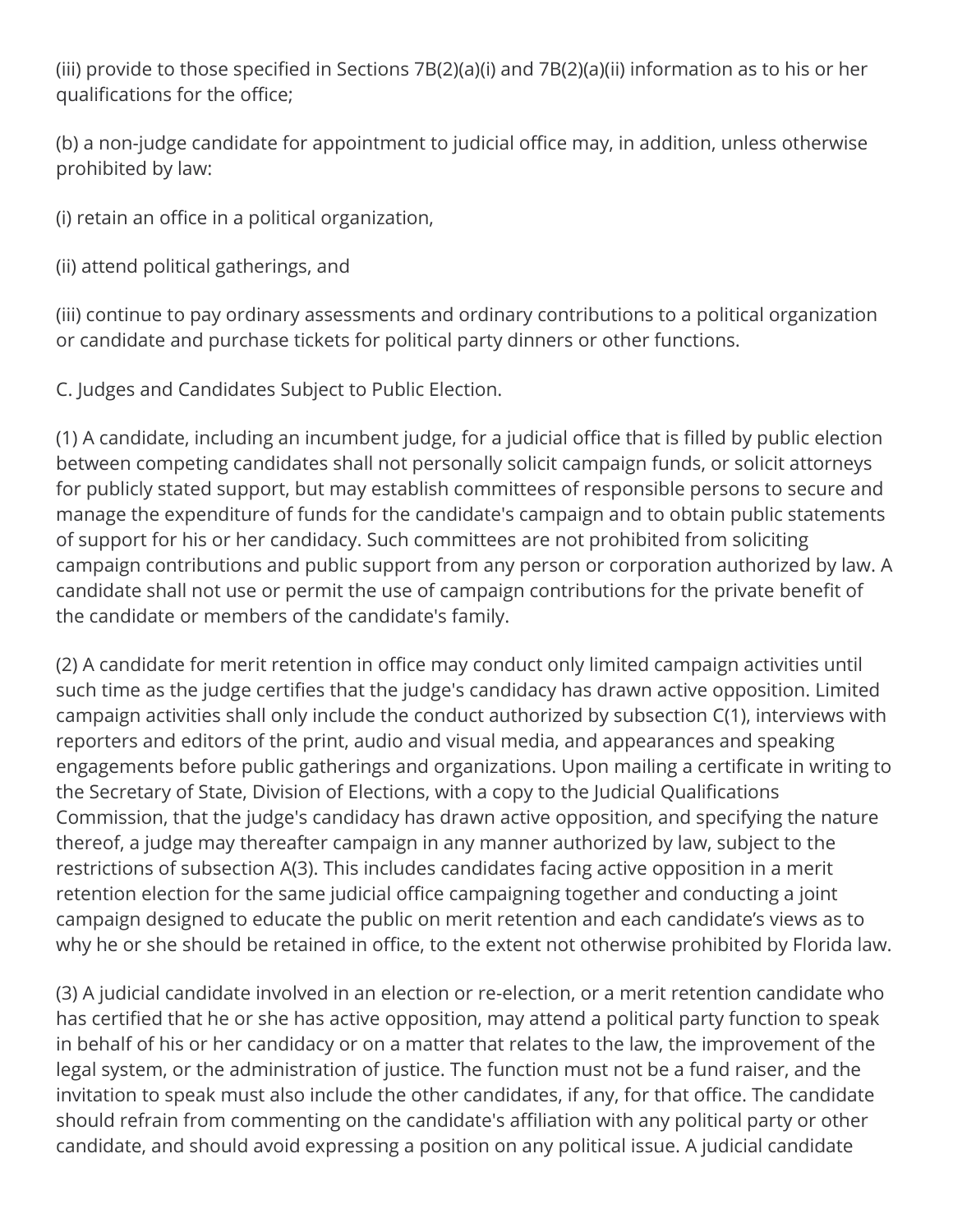attending a political party function must avoid conduct that suggests or appears to suggest support of or opposition to a political party, a political issue, or another candidate. Conduct limited to that described above does not constitute participation in a partisan political party activity.

D. Incumbent Judges. A judge shall not engage in any political activity except (i) as authorized under any other Section of this Code, (ii) on behalf of measures to improve the law, the legal system or the administration of justice, or (iii) as expressly authorized by law.

E. Applicability. Canon 7 generally applies to all incumbent judges and judicial candidates. A successful candidate, whether or not an incumbent, is subject to judicial discipline for his or her campaign conduct; an unsuccessful candidate who is a lawyer is subject to lawyer discipline for his or her campaign conduct. A lawyer who is a candidate for judicial office is subject to Rule 4- 8.2(b) of the Rules Regulating The Florida Bar.

F. Statement of Candidate for Judicial Office. Each candidate for a judicial office, including an incumbent judge, shall file a statement with the qualifying officer within 10 days after filing the appointment of campaign treasurer and designation of campaign depository, stating that the candidate has read and understands the requirements of the Florida Code of Judicial Conduct. Such statement shall be in substantially the following form:

#### STATEMENT OF CANDIDATE FOR JUDICIAL OFFICE

I, the judicial candidate, have received, have read, and understand the requirements of the Florida Code of Judicial Conduct.

\_\_\_ Signature of Candidate \_\_\_

 $\Box$  Date  $\Box$ 

### **COMMENTARY**

Canon 7A(1). A judge or candidate for judicial office retains the right to participate in the political process as a voter.

Where false information concerning a judicial candidate is made public, a judge or another judicial candidate having knowledge of the facts is not prohibited by Section 7A(1) from making the facts public.

Section 7A(1)(a) does not prohibit a candidate for elective judicial office from retaining during candidacy a public office such as county prosecutor, which is not "an office in a political organization."

Section 7A(1)(b) does not prohibit a judge or judicial candidate from privately expressing his or her views on judicial candidates or other candidates for public office.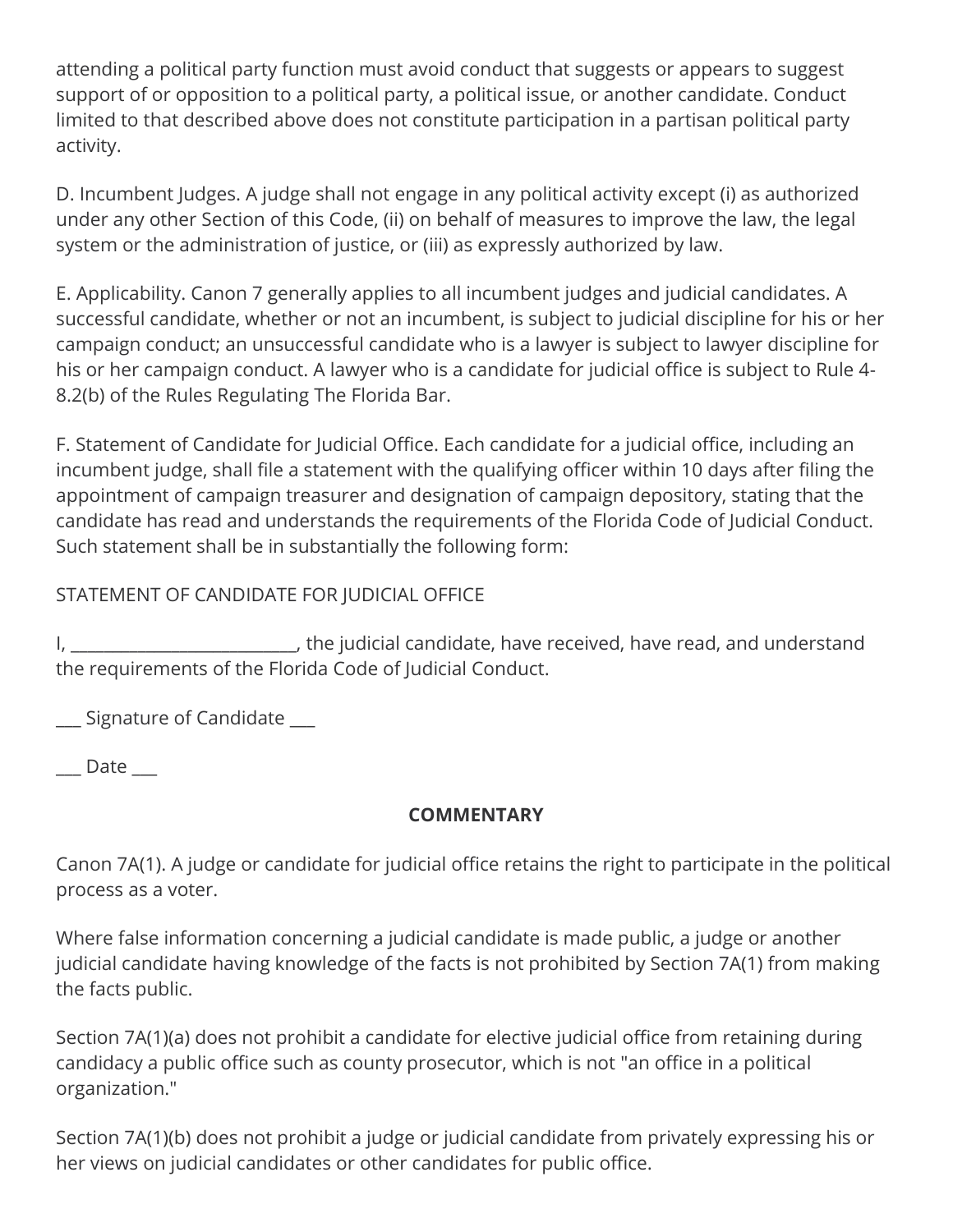A candidate does not publicly endorse another candidate for public office by having that candidate's name on the same ticket.

Section 7A(1)(b) prohibits judges and judicial candidates from publicly endorsing or opposing candidates for public office to prevent them from abusing the prestige of judicial office to advance the interests of others. Section 7C(2) authorizes candidates facing active opposition in a merit retention election for the same judicial office to campaign together and conduct a joint campaign designed to educate the public on merit retention and each candidate's views as to why he or she should be retained in office, to the extent not otherwise prohibited by Florida law. Joint campaigning by merit retention candidates, as authorized under Section 7C(2), is not a prohibited public endorsement of another candidate under Section 7A(1)(b)*.*

Canon 7A(3)(b). Although a judicial candidate must encourage members of his or her family to adhere to the same standards of political conduct in support of the candidate that apply to the candidate, family members are free to participate in other political activity.

Canon 7A(3)(e). Section 7A(3)(e) prohibits a candidate for judicial office from making statements that commit the candidate regarding cases, controversies or issues likely to come before the court. As a corollary, a candidate should emphasize in any public statement the candidate's duty to uphold the law regardless of his or her personal views. Section 7A(3)(e) does not prohibit a candidate from making pledges or promises respecting improvements in court administration. Nor does this Section prohibit an incumbent judge from making private statements to other judges or court personnel in the performance of judicial duties. This Section applies to any statement made in the process of securing judicial office, such as statements to commissions charged with judicial selection and tenure and legislative bodies confirming appointment.

Canon 7B(2). Section 7B(2) provides a limited exception to the restrictions imposed by Sections 7A(1) and 7D. Under Section 7B(2), candidates seeking reappointment to the same judicial office or appointment to another judicial office or other governmental office may apply for the appointment and seek appropriate support.

Although under Section 7B(2) non-judge candidates seeking appointment to judicial office are permitted during candidacy to retain office in a political organization, attend political gatherings and pay ordinary dues and assessments, they remain subject to other provisions of this Code during candidacy. See Sections 7B(1), 7B(2)(a), 7E and Application Section.

Canon 7C. The term "limited campaign activities" is not intended to permit the use of common forms of campaign advertisement which include, but are not limited to, billboards, bumperstickers, media commercials, newspaper advertisements, signs, etc. Informational brochures about the merit retention system, the law, the legal system or the administration of justice, and neutral, factual biographical sketches of the candidates do not violate this provision.

Active opposition is difficult to define but is intended to include any form of organized public opposition or an unfavorable vote on a bar poll. Any political activity engaged in by members of